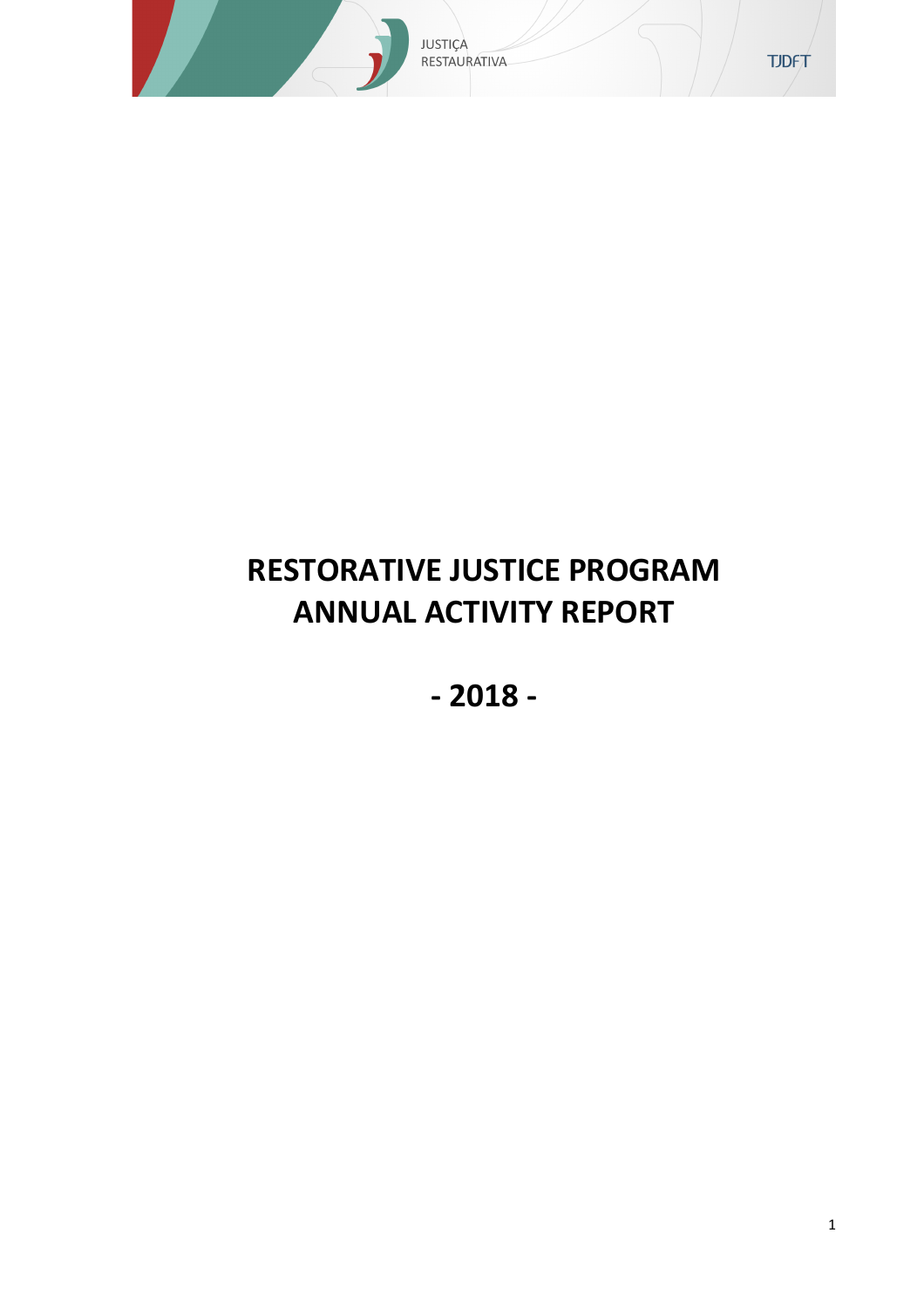# **Content**

**JUSTIÇA<br>RESTAURATIVA**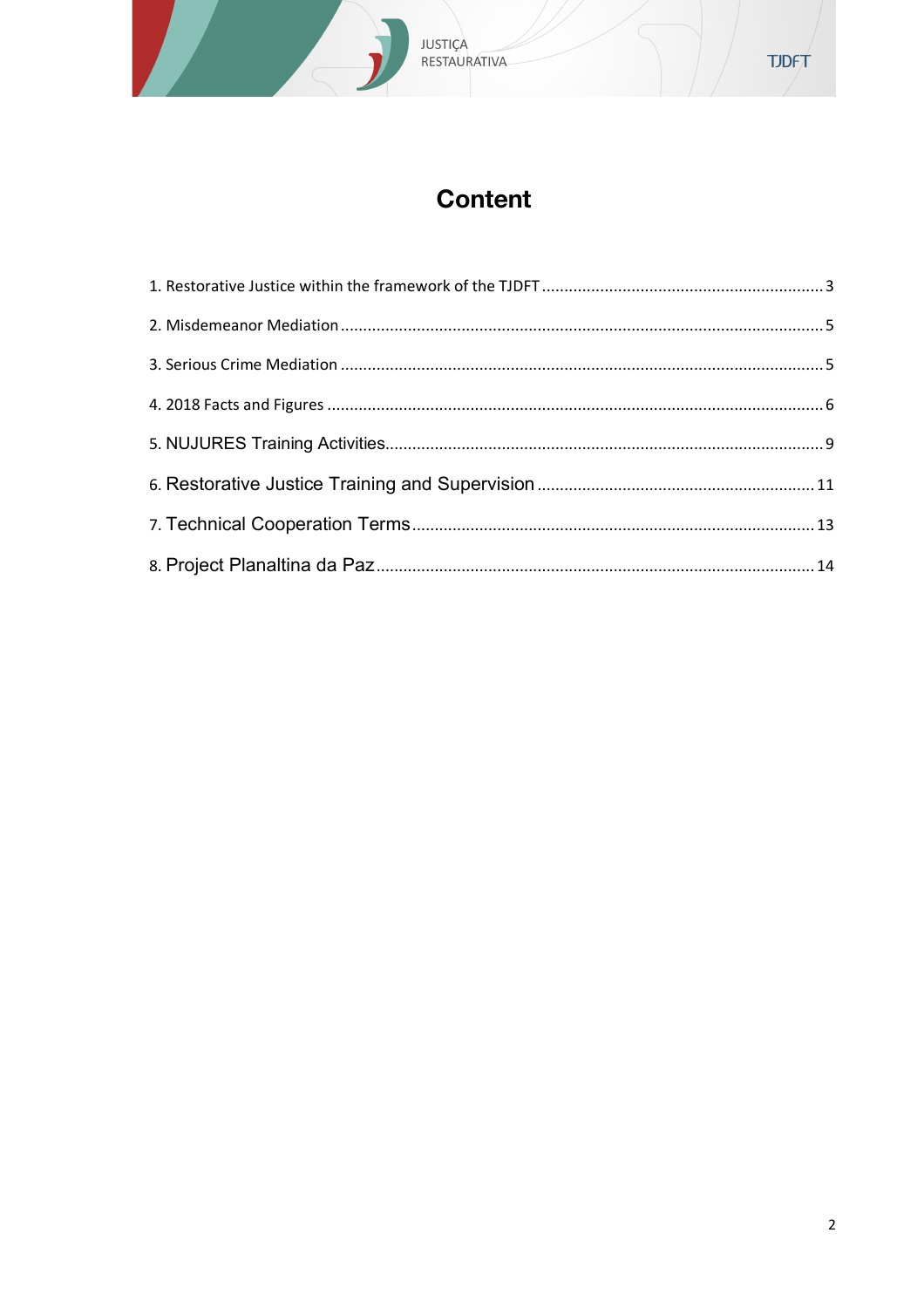# **1. Restorative Justice within the framework of the TJDFT**

JUSTIÇA **RESTAURATIVA** 

The approach to Restorative Justice adopted by the TJDFT, represents a way of responding to crime inspired by accountability and reparation, resulting in the rationalization and simplification of the criminal justice system and, by its nature, the humanization of penal responses and equality in their enforcement, as well as reducing bureaucracy and enabling the parties to have a role in the proceedings.

The Restorative Justice Program of the Federal District Court of Justice and its Territories (TJDFT) commenced in 2005, pre-empting CNJ resolution 125/2010<sup>1</sup>, a ruling to encourage consensual solutions to the conflicts of interest of the Judicial Branch. Program activities were exclusively held at Núcleo Bandeirante Court, but by 2016, they were expanded to the Planaltina Court.

In May 2016, the CNJ issued Resolution  $225<sup>2</sup>$ , containing quidelines for the implementation and dissemination of Restorative Justice in the Judicial Branch. In March 2016, the TJDFT once again anticipated a CNJ Resolution by setting up Restorative Justice at Planaltina Court.

At the time, the program was called the Judicial Center for Conflict Resolution through Restorative Justice (CEJUST), linked to the Department of Consensual Methods for Conflict Resolution (NUPECON), run by judges Catarina de Macedo Nogueira Lima e Correa and Pedro de Araújo Yung-Tay Neto. Clerks Júlio Cesar Rodrigues de Melo (supervisor), Paula Freire Coutinho da Rocha (deputy supervisor), Karina Rocha Machado Gurgel and Maressa Neris da Silva were also part of the team.

 $\overline{a}$ 

<sup>&</sup>lt;sup>1</sup> Available at: http://www.cnj.jus.br/busca-atos-adm?documento=2579</u>. Accessed 04/12/2018. <sup>2</sup> Available at:

http://www.cni.jus.br/images/atos\_normativos/resolucao/resolucao\_225\_31052016\_02062016161414.pdf. Accessed 04/12/2018.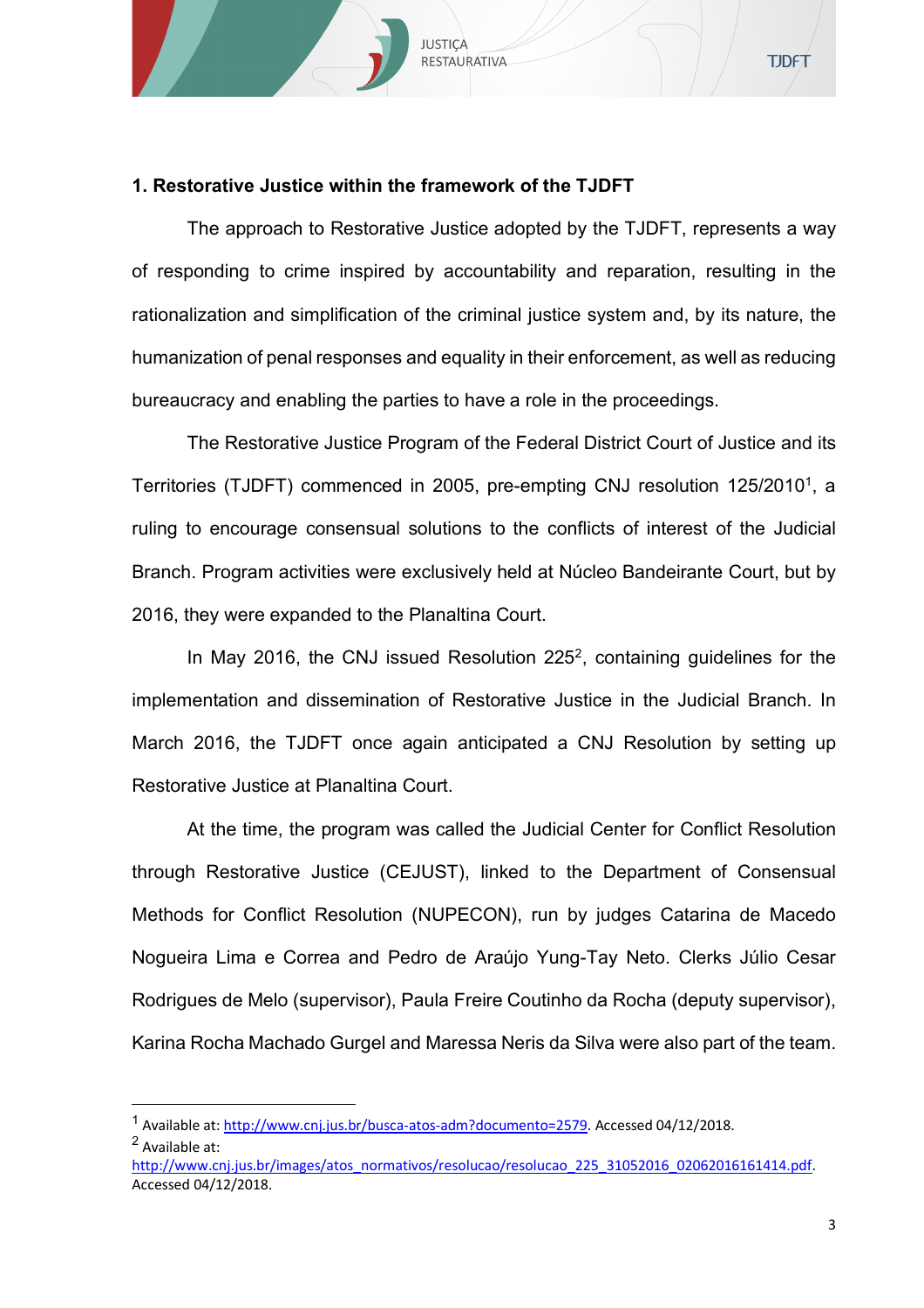Following the publication of Joint Ordinance  $81/2017<sup>3</sup>$ , the program was reformed, separating itself from NUPECON, to become a specific department designed to implement Restorative Justice policies in the TJDFT: The Department for Restorative Justice (NUJURES), connected to the 2<sup>nd</sup> Vice-Presidency. Led by Judge Catarina de Macedo Nogueira Lima e Correa and clerk Júlio Cesar Rodrigues de Melo, NUJURES had four centers: The Gama and Santa Maria Judicial Center for Restorative Justice (CEJURES-GAM-SMA), the Núcleo Bandeirante Judicial Center for Restorative Justice (CEJURES-NUB), the Planaltina Judicial Center for Restorative Justice (CEJURES-PLA) and the Taguatinga Judicial Center for Restorative Justice (CEJURES-TAG).

JUSTIÇA **RESTAURATIVA** 

On March 9, Joint Ordinance 20/20184 separated the Santa Maria Judicial Center for Restorative Justice from The Gama Judicial Center for Restorative Justice (CEJURES-GAM), resulting in the creation of a fifth CEJURES (CEJURES-SMA).

CEJURES-TAG, provided for in Joint Ordinance nº 81/2017, will only be implemented in 2019 owing to the challenges related to securing suitable physical space at Taguatinga Court and the shortage of clerks within the TJDFT staff. Furthermore, due to the ongoing installation of the Electronic Information System (SEI), the Sobradinho Judicial Center for Restorative Justice (CEJURES-SOB) is planned for 2019, as well as the Brasília Judicial Center for Restorative Justice (CEJURES-BRA) at Leal Fagundes Brasília court.

 $\overline{a}$ 

<sup>&</sup>lt;sup>3</sup> Available at http://www.tjdft.jus.br/publicacoes/publicacoes-oficiais/portarias-gsvp/2016/portaria-gsvp-81de-06-09-2016. Accessed 04/12/2018.

<sup>4</sup> Available at https://www.tjdft.jus.br/publicacoes/publicacoes-oficiais/portarias-conjuntas-gpr-ecg/2015/portaria-conjunta-20-de-04-03-2015. Accessed 04/12/2018.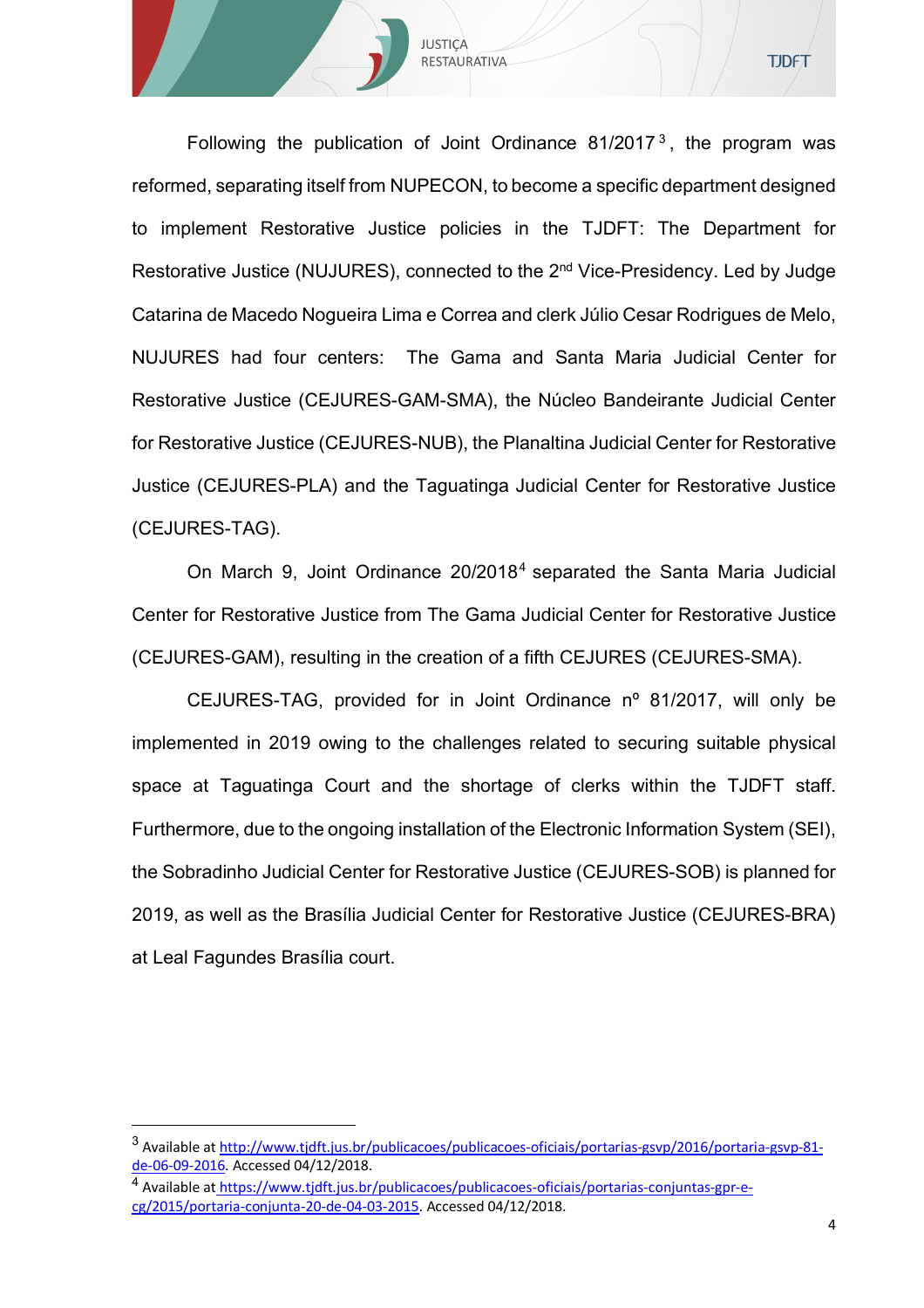# **2. Misdemeanor Mediation**

The TFDT CEJURES manages the needs of the Misdemeanor Courts requiring a restorative focus, enabling the conciliation of social relations, offender accountability, reparation of harm to the victims and future commitments so that the events do not recur. The facilitators therefore encourage the victim and offender to meet through respectful communication, enabling a discussion of the emotional and material damage arising from the crime, supplying the needs of the victim that could be dealt with by the offender and also those that could be satisfied by public and private programs.

JUSTIÇA RESTAURATIVA

The procedure allows for lawyers to be present, as well as supporters – people from the same community or the family, who are directly or indirectly involved in the conflict, and have an interest in participating in the meetings, in compliance with Article 1, paragraph I of CNJ Resolution 225.

## **3. Serious Crime Mediation**

The Restorative Justice Program also develops mediation within the area of serious crimes. It employs the Victim Offender Community Encounters (EVOC) methodology, which fosters dialogue among the victim, offender and the community, focused on restoring the social fabric through offender accountability, the healing of emotional and material losses suffered by the victim and the community, and the establishment of guidelines to be followed by the offender so that the events do not recur.

For serious crime cases, restorative intervention occurs alongside traditional proceedings. The focus is on restoring emotional and material harm caused to the victim and the conciliation of relations for those involved in the crime, directly or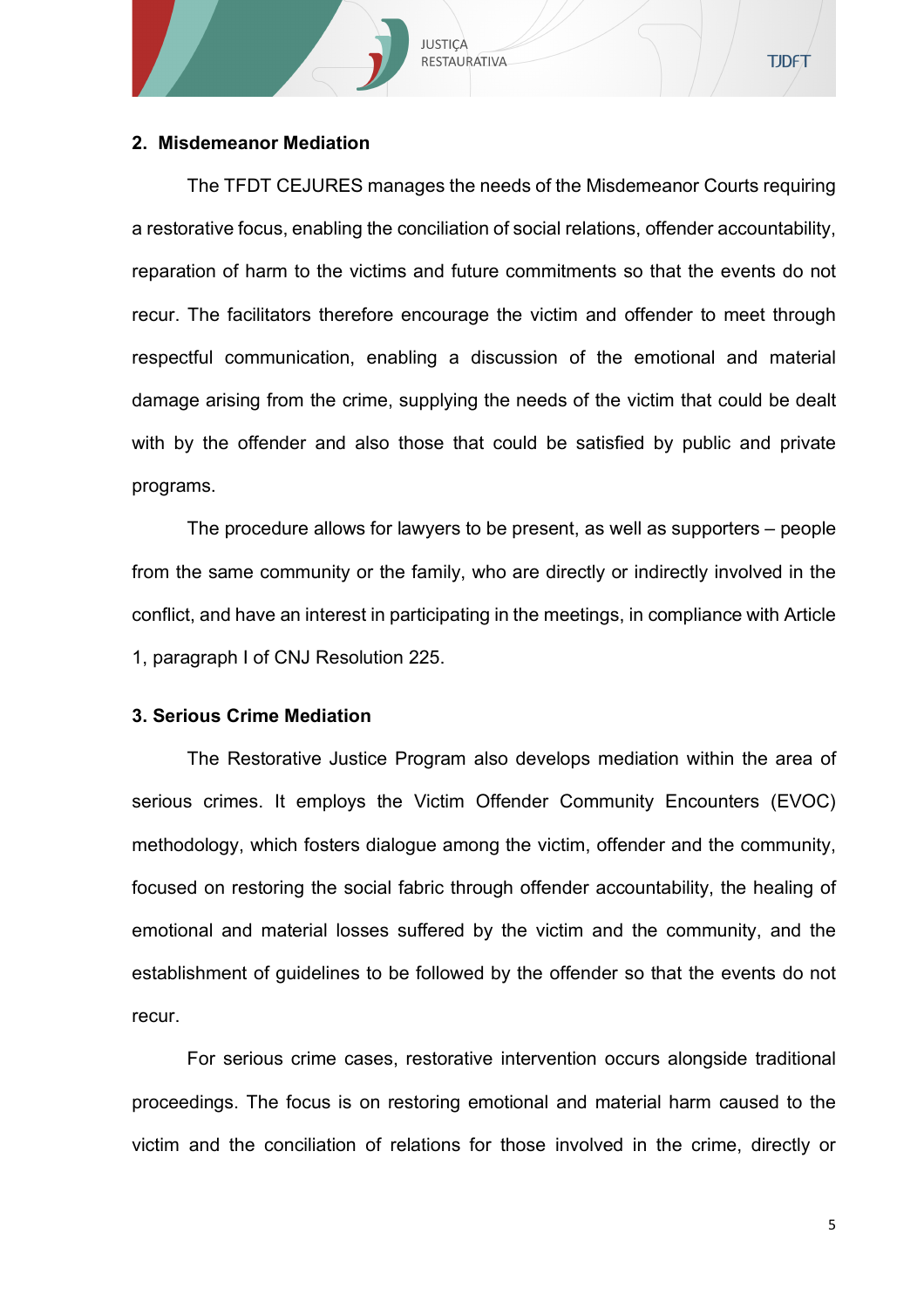indirectly. It is important to note that Restorative Justice seeks offender accountability and the victim's return to a state of order and control that existed prior to the crime.

JUSTIÇA RESTAURATIVA

Today, owing to the reduced number of clerks, serious crimes are only managed by CEJURES-PLA. However, it is able to handle cases arising from any criminal court within the TJDFT.

Considering the impact that serious crimes cause to the victim and within society, in April 2018, NUJURES requested the granting of space at Planaltina Court for the Federal District State Secretariat Program called "Pró-Vítima".

Focused on supporting victims of violence, the program offers the necessary social and psychological support for the personal esteem of the victim, conforming to the main objectives of Restorative Justice: the inclusion of the victim's needs in the criminal procedure or giving a voice to the victim in the criminal procedure.

On July 14, 2018 "Pró-Vítima" was initiated at Planaltina Court, and it has significantly contributed, not only to cases from the Restorative Justice program, but also attending victims from serious crimes that are not suitable for the program, including domestic violence, homicide and other serious crimes, especially for those most vulnerable socially.

Finally, it is important to highlight the partnership between the Executive Branch and the Judiciary Branch on behalf of society, which is in harmony with the constitutional rules, and provides an effective response to social conflicts.

#### **4. 2018 Facts and Figures**

In 2018, the four CEJURES handled a total of 2,258 criminal procedures. Of these, 1,881 hearings were scheduled and 1,245 restorative meetings took place. 3,388 people participated in the program and 804 restorative agreements were completed.

6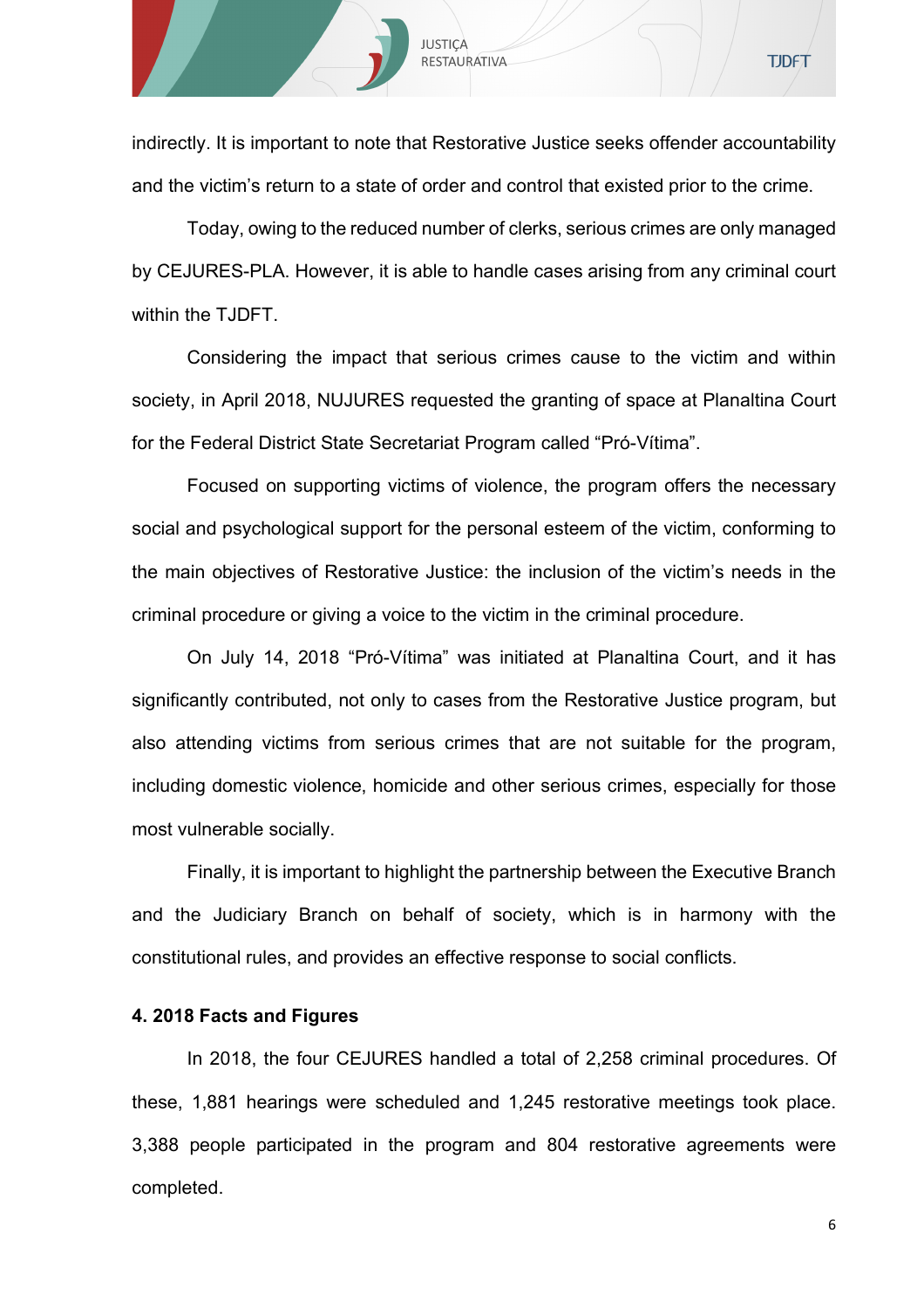



The following tables show the breakdown of the 2018 figures by Judicial center.

# **4.1. Figures for CEJURES-PLA**

In 2018, the Planaltina Judicial Center for Restorative Justice handled a total of 1,286 criminal procedures. Of these, 1,190 hearings were scheduled and 742 restorative meetings took place. 1,571 people participated in the program and 577 restorative agreements were completed.



# **4.2. Figures for CEJURES-NUB**

In 2018, the Núcleo Bandeirante Judicial Center for Restorative Justice handled a total of 237 criminal procedures. Of these, 171 hearings were scheduled and 116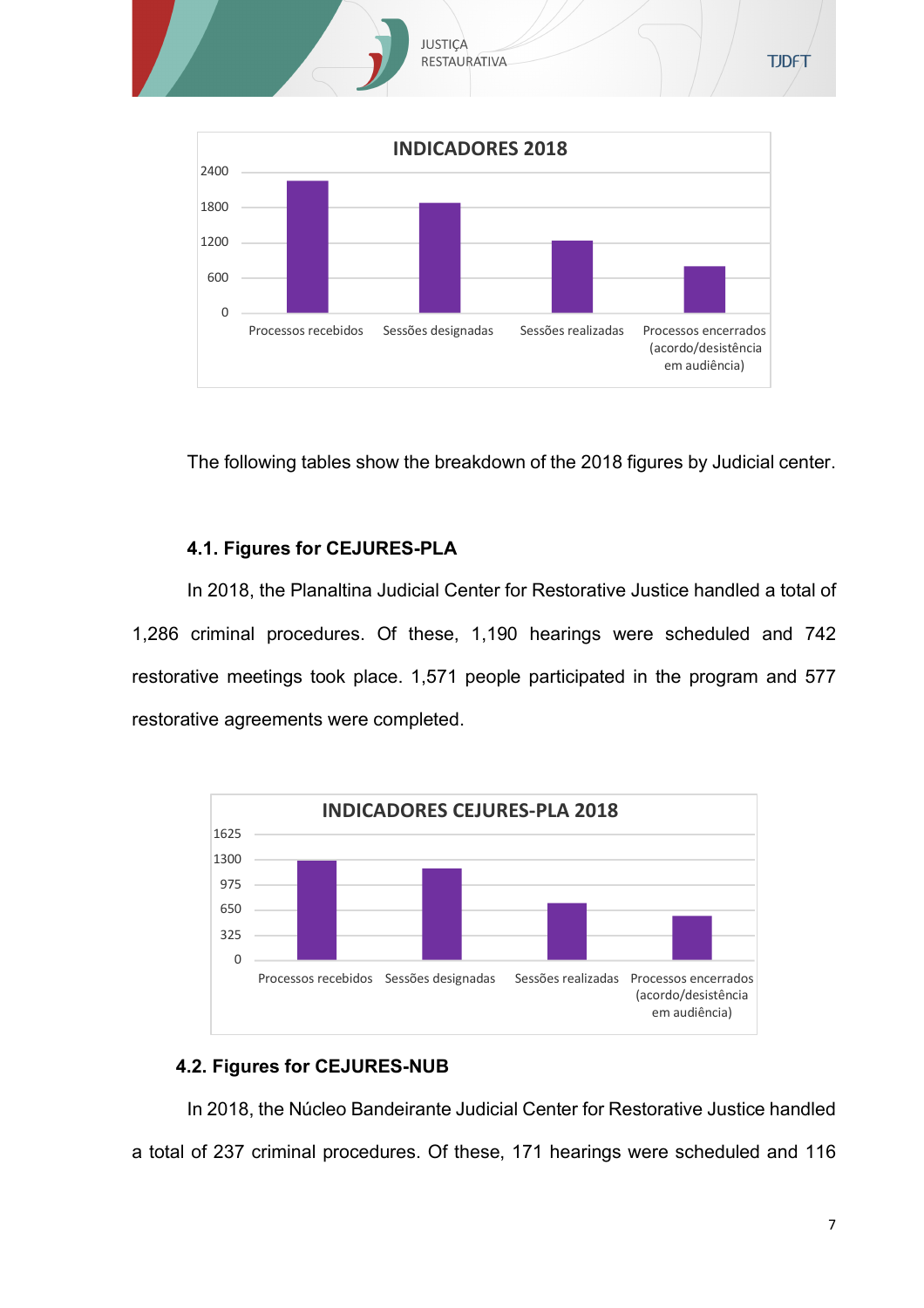

restorative meetings took place. 428 people participated in the program and 40 restorative agreements were completed.



# **4.3. Figures for CEJURES-GAM**

In 2018, the Gama Judicial Center for Restorative Justice handled a total of 442 criminal procedures. Of these, 349 hearings were scheduled and 235 restorative meetings took place. 773 people participated in the program and 104 restorative agreements were completed.



# **4.4. Figures for CEJURES-SMA**

Since its inauguration in April 2018, the Santa Maria Judicial Center for Restorative Justice handled a total of 293 criminal procedures. Of these, 171 hearings were scheduled and 152 restorative meetings took place. 616 people participated in the program and 83 restorative agreements were completed.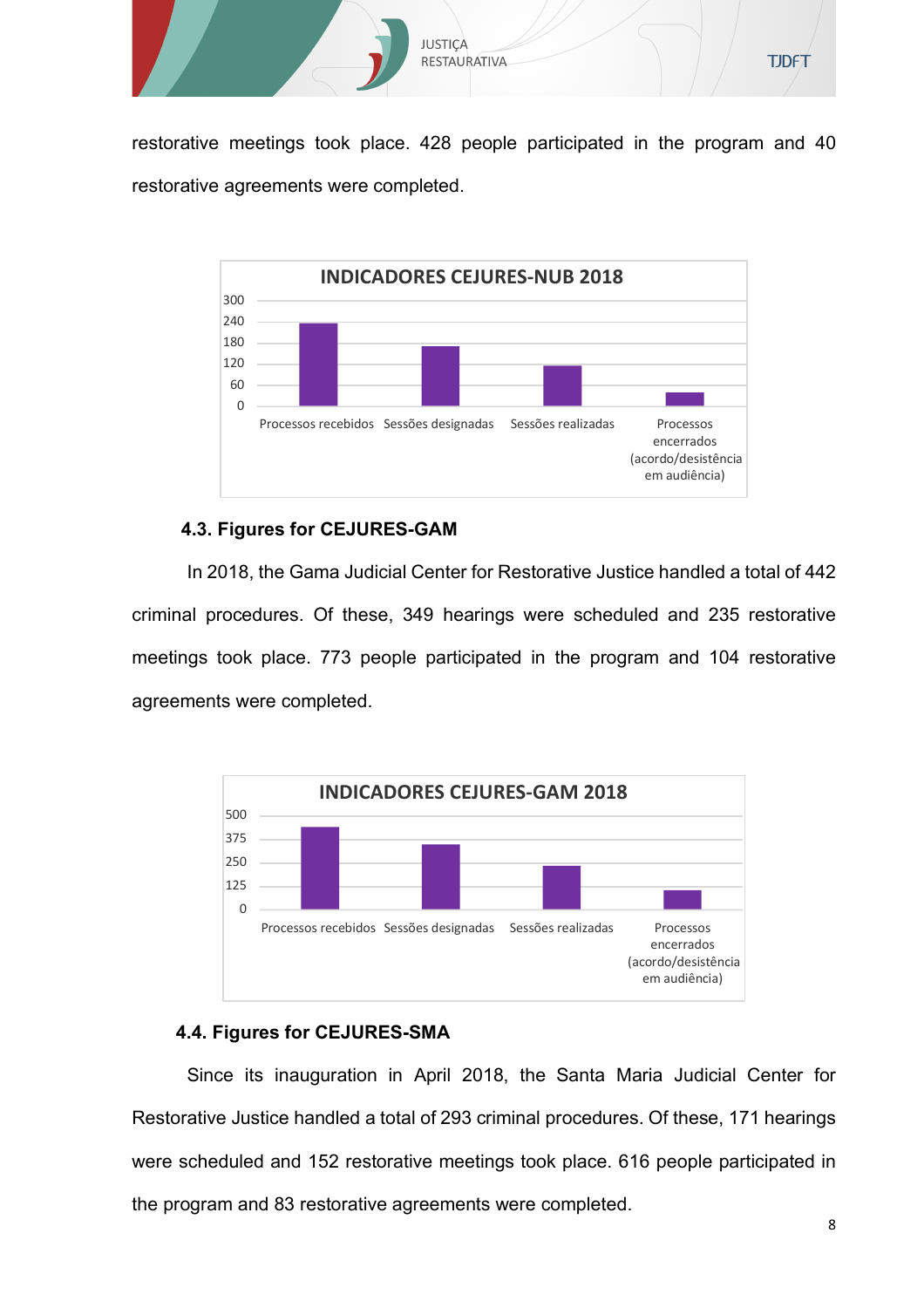

# **5. NUJURES Training Activities**

One of the responsibilities of the Restorative Justice Department, in accordance with Article 289, paragraph IV, of Joint Ordinance 81 is "to provide, via the court's training schools, skills development, training and regular updates for judges, clerks and volunteers in the methodology and techniques of Restorative Justice, focused on the quality of the training, and comprising solutions to instances of crime, transgression, violence, vulnerability and infringements, within an interinstitutional and systemic flow of logic, in conjunction with the service networks and associations of other public policies and communities".

In order to accomplish this objective, the NUJURES team led by Judge Catarina de Macedo Nogueira Lima e Correa and Clerk Júlio Cesar Rodrigues de Melo, NUJURES, with the support of the  $2<sup>nd</sup>$  Vice-Presidency of TJDFT, carried out the following training activities in 2018:

1. "Civil Conciliation for Damages in Misdemeanor Courts", a training course for clerks, interns and volunteers for this court, January 29 to 31 and February 2, 5, 7 and 9;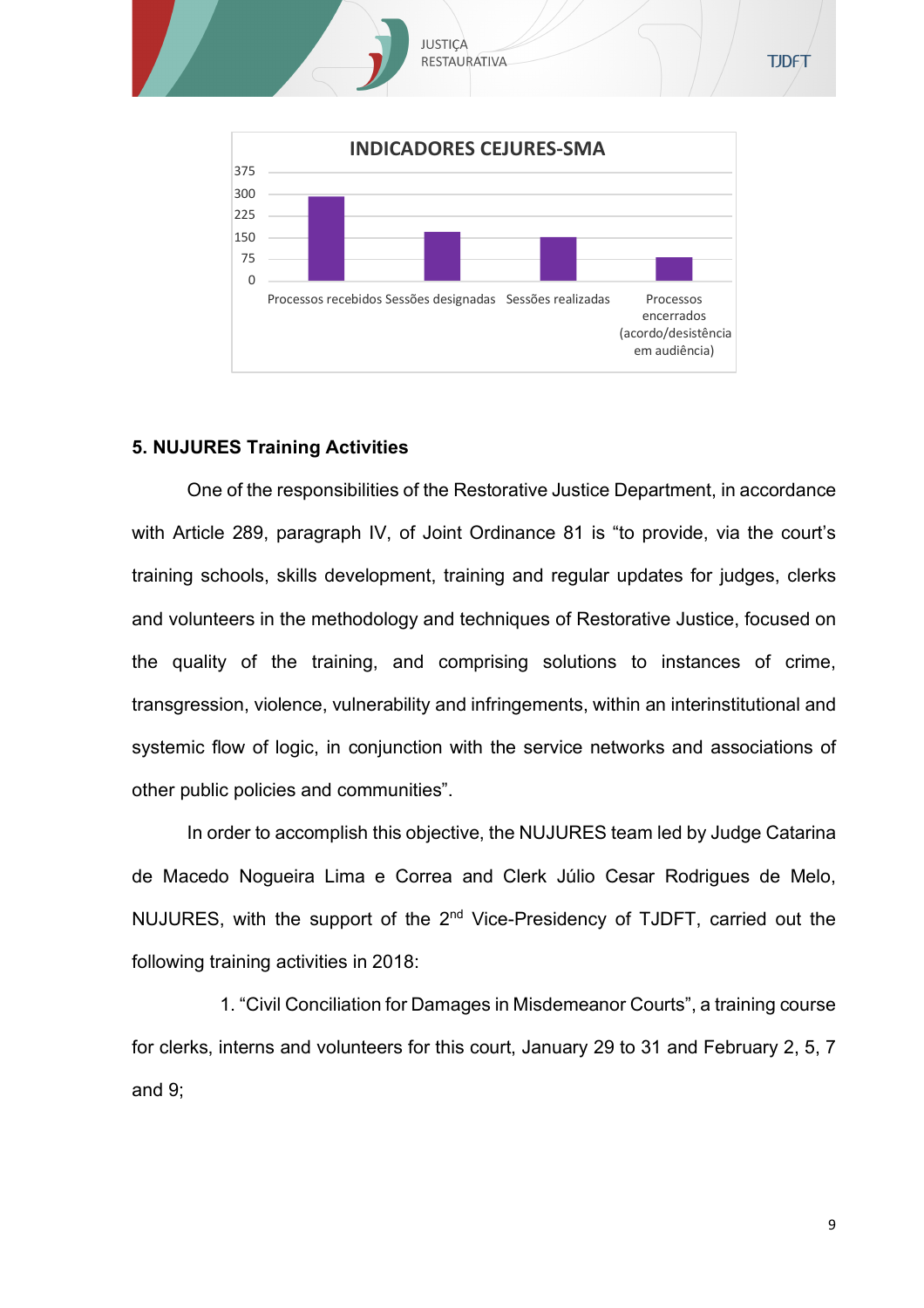

2. "Instructor Training in Mediation and Conciliation", held by the National Justice Council, (CNJ), a course for judges and clerks from the Courts of Justice and Regional Federal Courts of Brazil, February 15 and 16;

3. Curso "Victim-Offender Encounters in Misdemeanor Courts", training course for TJDFT clerks and Federal District police officers, February 26, 27, and March 1, 2, 5, 6, 8, 9, 12 and 13;

4. Lecture to the Panel for Restorative Justice, sponsored by FONAJUC, March 16;

5. Lecture on "Restorative Justice as a response by the State towards crime", held at the Brazilian Public Security Court, April 9;

6. Participation in the Round-Table for the International Seminary for Restorative Justice, sponsored by the São Paulo Lawyer's Association on April 10;

7. Lecture to students at the  $2^{nd}$  edition of "Project Professions" – "When I grow up", May 24;

8. Lecture to judges on the Training Course at the Rio Federal Justice School, May 28;

9. Class for the "Social Peace" course, sponsored by the TFDT Judicial Training School, June 7;

10. Lecture at the National Court for State Judges, June 14, in Amapá/AM;

11. Lecture - "Restorative Justice as a response by the State towards crime", August 21;

12. "Restorative Justice Supervisor Training", for supervisors from the TJDFT Restorative Justice Judicial Center, September 5, 6 13 and 14;

10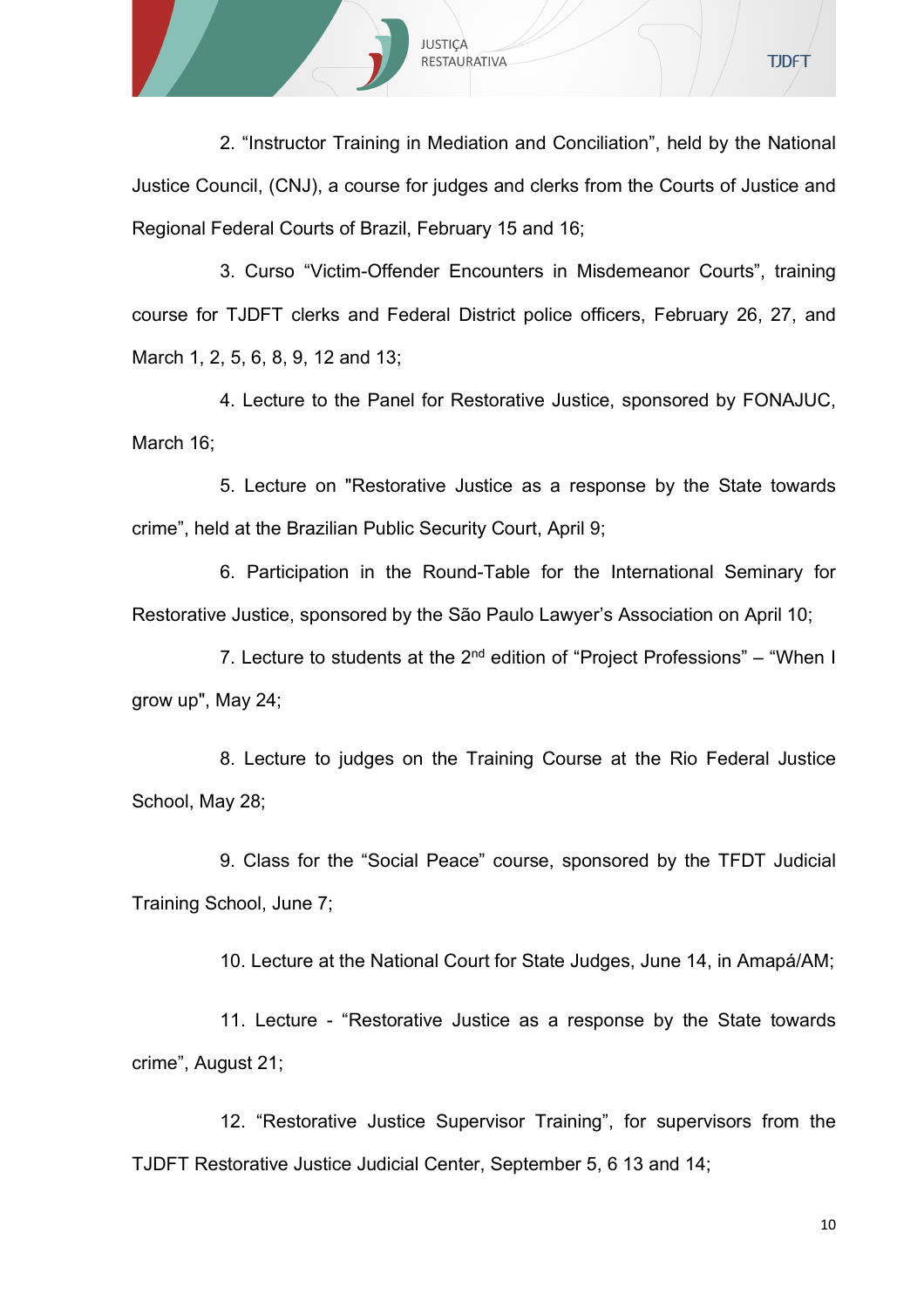

13. Restorative Justice Course for students of the Santa Catarina Judicial School, September 14;

14. "Facilitator Training in Restorative Justice in the area of misdemeanor courts, using the Victim-Offender methodology", for clerks and interns from the TJDFT Restorative Justice Judicial Center and officers of the Federal District Military Police, November 7, 9, 12, 14, 19, 21, 23, 26, 28 and 30;

15. Lecture on "What is Restorative Justice?", TJDFT Webinar event, broadcast live via the CNJ platform, 7 November;

16. Judicial Exchage at Harvard University, sponsored by the National Court for Criminal Judges, November 16;

17. Lecture at the IV Special Court, sponsored by the Judges' School for the State of Rondônia November 27;

18. Class for judges, prosecutors and clerks from João Pessoa/PB, November 30;

19. Lecture on "Restorative Justice and Conflict Mediation", held at the 1st Political Science International Congress, sponsored by the PMDF Superior Institute for Social Sciences, December 7.

# **6. Restorative Justice Training and Supervision**

In the first semester of 2018, the NUJURES coordinator gave Restorative Justice training courses to TJDFT clerks, police officers from PCDF, a federal judge and 2 clerks from the Regional Federal Court – Região 1.

The following people particiapted in the course on Civil Conciliation for Damages: Clerks Alexsandra Rodrigues dos Santos, Angelo Teixeira de Resende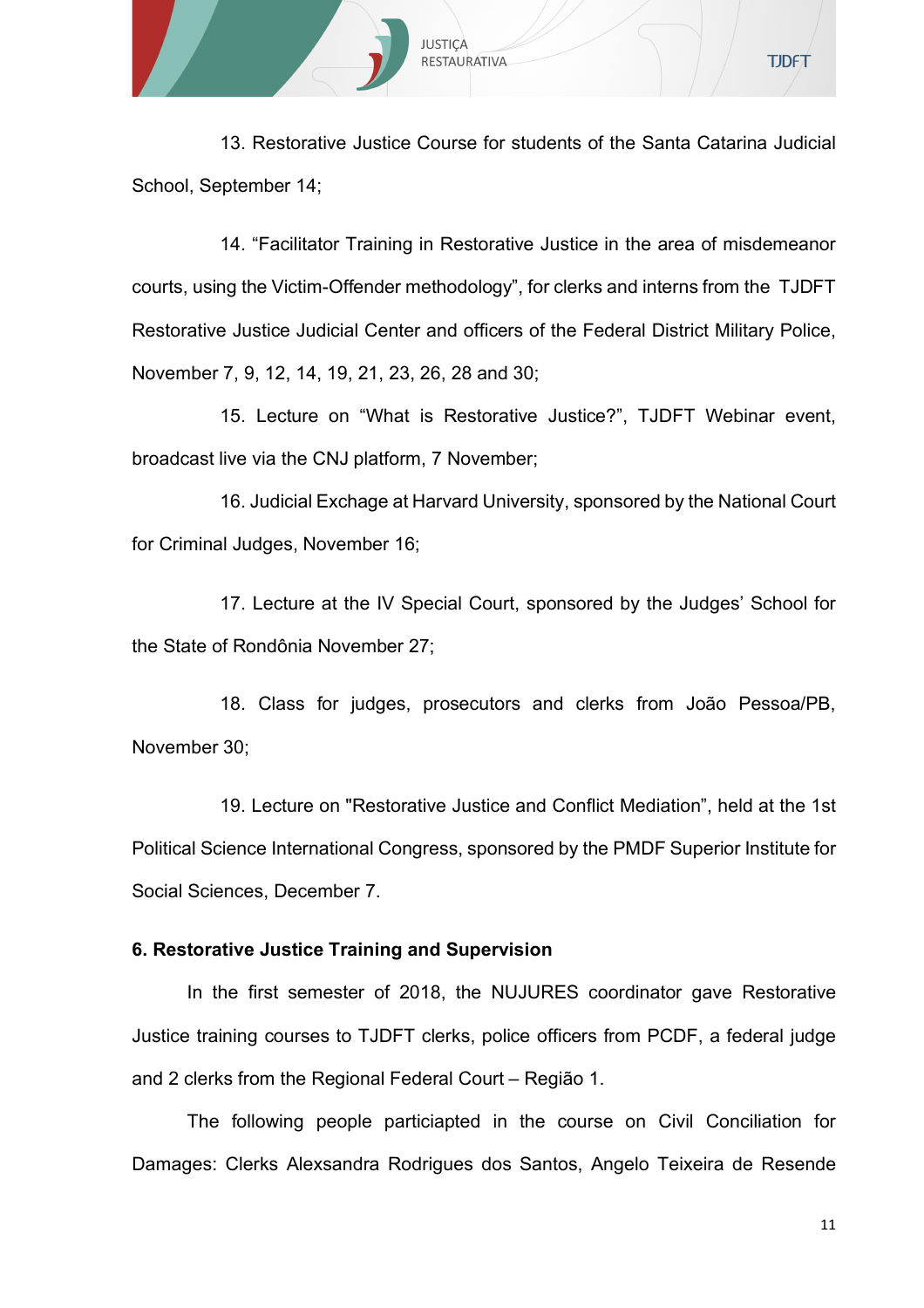

Junior, Daisy de Sousa Duarte Andrade, Joilma Antonio Sousa Queiroz, Juliane Nunes Isidro, Luiz Henrique Farias Feitosa, Marcos Ludher Araújo Siqueira, Maxwell Kakoi Lelis, Natalia Guedes Siqueira, Nayara Cerqueira de Paiva, Priscila Lopes Rocha, Raquel dos Santos Nogueira, Rogério Wesley Duarte Macedo e Soraia Fonseca Oliveira, as well as colleague Maria da Conceição Ribeiro Silva e interns Gabriella Xavier dos Santos, Pristyelle Nery Pereira e Wenderson Oliveira Barreto.

The following people participated on the course "Victim-Offender Encounters in Special Criminal Courts": Police Officers Daniela Vitorino da Silva, Divino dos Santos Rabelo, Elizete Rodrigues do Lago, Gabriela Lima Sousa e Rebeca Severo Limongi; os delegados de polícia Antônio Eduardo Ruperez, Fernando Celso da Silva Rodrigues, Rodrigo Marques Mendez e Waldemar Antônio Tassara Junior; o Juiz Federal Osmane Antônio dos Santos; clerks from TRF1 Armea Vieira Delmondes de Almeida e Fernanda Vilazante Castro; TJDFT clerks Adoniram Pereira Ramos, Bárbara Rodrigues de Oliveira Bonifácio e Marília da Costa Arruda Gonçalves, who became team members for the CEJURES-PLA, CEJURES-NUB e NUJURES, Restorative Justice Centers respecitively.

During the 2nd semester of 2018, the NUJURES coordinator gave Restorative Justice training courses to TJDFT clerks and interns and officers from the DF military police, as well as supervising the internship of five clerks from the four TJDFT Judicial Centers for Restorative Justice.

Clerks and facilitators who participated in the Restorative Justice Training for Supervisors were: Alan Freires Cavalcante, Ângelo Roger Aroldo de França Costa, Bárbara Rodrigues de Oliveira Bonifácio, Izabel da Silva Messias e Maressa Neris da Silva. Currently, the five supervisors are in the final phase of internship and will be certified on the abovementioned course.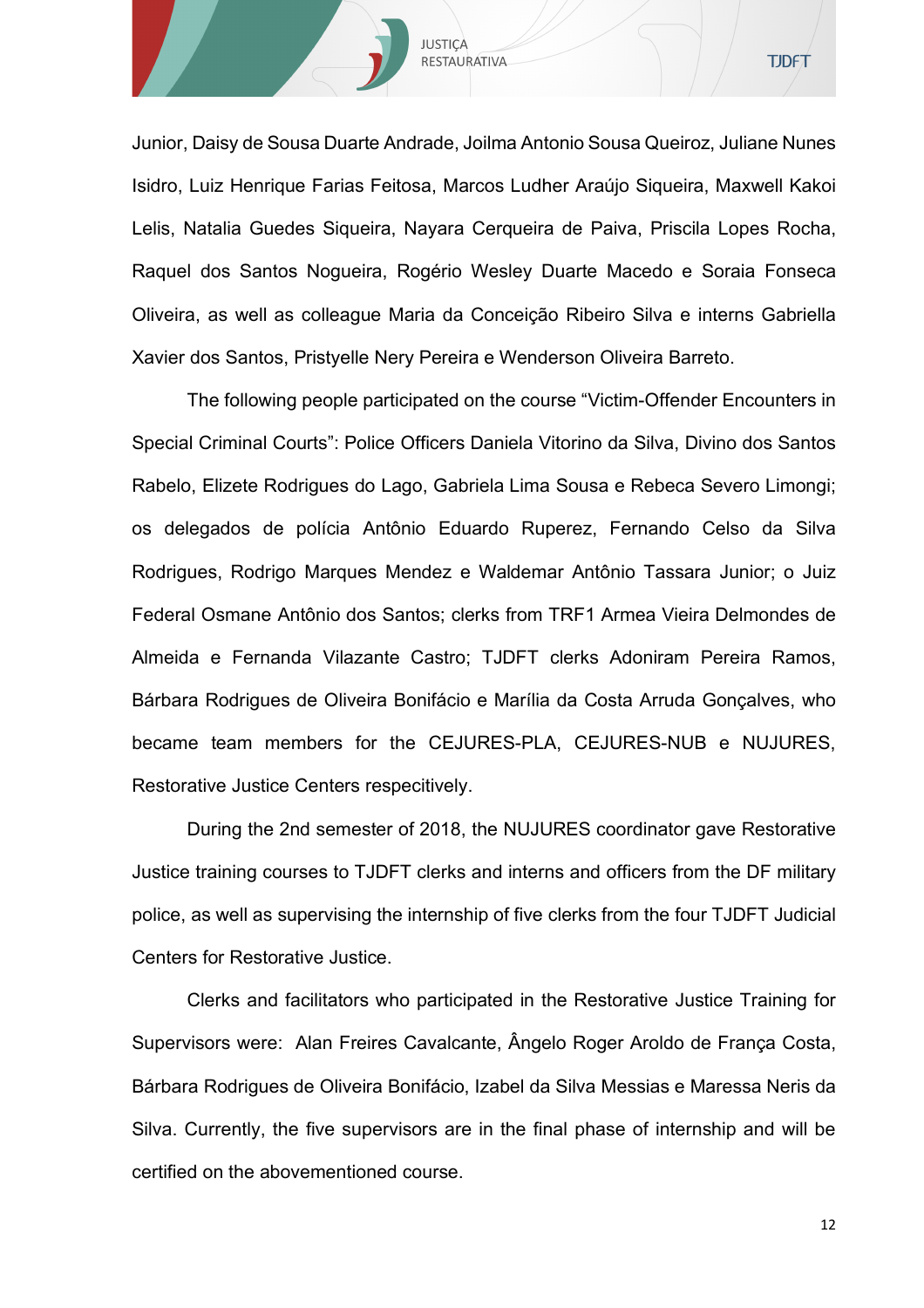The following people participated on the course "Justice in the area of special Criminal courts, using the Victim Offender methodology: Officers from the Military Police: Elaine Lucas de Paiva, Genivaldo Oliveira Garcia, Maicol Coelho and Rayane Gomes Soares; TJDFT clerks Flauzeli Aparecida Gonçalves, Lusiel Lima, Nara Adriane de Araújo Almeida Richter, Rosa Grazielle de Oliveira Pessoa and Viviane Cardoso de Oliveira; and TJDFT interns Márcia Gadelha, Jéssica Conceição Correia, Izadora Braga, Gabriela Alves de Oliveira and Camila Vieira dos Santos.

JUSTIÇA RESTAURATIVA

# **7. Technical Cooperation Terms**

Based on the implementation and expansion of the Restorative Justice approach in the National Judicial Branch, NUJURES is committed to establishing technical cooperation terms designed to facilitate the diffusion and refinement of restoration techniques through joint activities. Therefore, in the first semester of 2018, the following Cooperation Agreements were signed and published in Sessão 3 do Diário Oficial da União:

- 1. Center for Human Rights and Popular Education for Campo Limpo CDHEP: agreement published on January 25, aimed at expanding Restorative Justice methodology beyond the criminal and judicial area, sharing inputs designed for teaching and research, by establishing methods to exchange knowledge and facilitating the expansion and strengthening of restorative practices as a means for conflict resolution.
- 2. The State of Bahia Justice Court TJBA: agreement published on February 1, 2018, aimed at promoting joint activities in corporate eduction, permitting the participation of respective clerks on training courses for professional development, sharing inputs designed for teaching and research,by establishing methods to exchange.